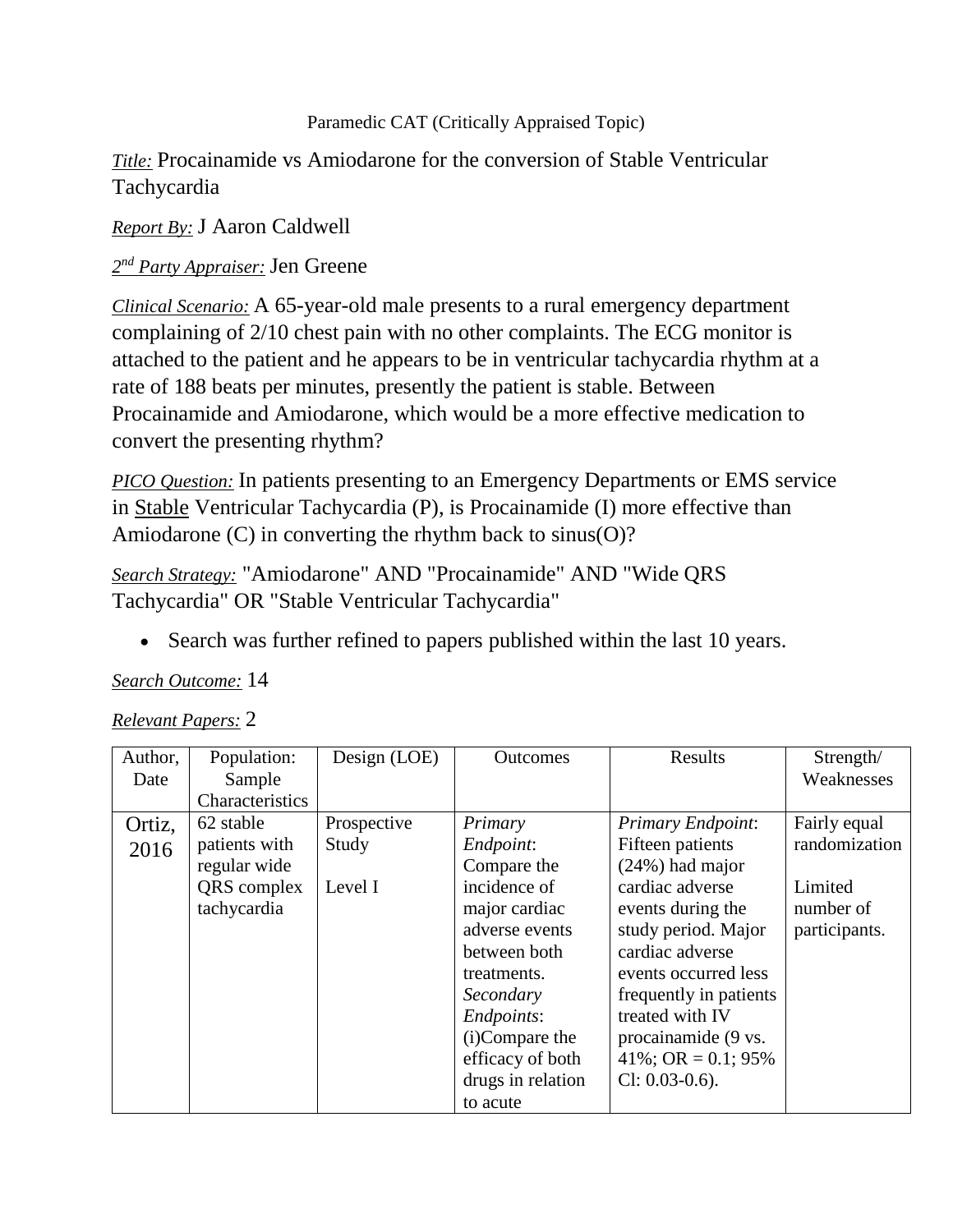|                 |                                                                                                                                                                                                                                                       |                                   | termination of the<br>tachycardia<br>episode.<br>(ii)Compare the<br>incidence of total<br>adverse events<br>during the<br>observation<br>period.                                                              | Secondary<br><i>Endpoints:</i> (i)<br>Termination of VT<br>during the study<br>occurred in 33<br>patients (53%).<br>Efficacy was<br>significantly higher<br>in patients treated<br>with IV<br>procainamide: 67 vs.<br>$38\%$ ; OR = 3.3; 95%<br>Cl 1.2-9.3; $P =$<br>$0.026$ . (ii) Adverse<br>events occurred 8<br>times in the<br>procainamide group<br>and 14 in the<br>amiodarone group<br>$(24 \text{ vs. } 48\%; \text{ OR } =$<br>0.34; 95% Cl 0.12-                                         |                                                             |
|-----------------|-------------------------------------------------------------------------------------------------------------------------------------------------------------------------------------------------------------------------------------------------------|-----------------------------------|---------------------------------------------------------------------------------------------------------------------------------------------------------------------------------------------------------------|-----------------------------------------------------------------------------------------------------------------------------------------------------------------------------------------------------------------------------------------------------------------------------------------------------------------------------------------------------------------------------------------------------------------------------------------------------------------------------------------------------|-------------------------------------------------------------|
| Marill,<br>2010 | 97 patients<br>total were<br>studied, 90<br>patients total<br>received the<br>full amount of<br>medication. 7<br>patients were<br>not counted<br>towards the<br>medication<br>effectiveness<br>due to<br>complications<br><b>or</b><br>deterioration. | Retrospective<br>Study<br>Level I | Primary<br>Endpoint: VT<br>termination<br>within 20 minutes<br>of onset of study<br>medicine<br>infusion.<br>Secondary<br>Endpoint:<br>Ultimate need for<br>electrical therapy<br>to terminate VT<br>episode. | $1.00; P = 0.052$<br>Primary Endpoint:<br>Rates of VT<br>termination were<br>25% (13/53) for<br>Amiodarone and<br>30% (9/30) for<br>Procainamide. The<br>adjusted odds of<br>termination with<br>procainamide<br>compared to<br>amiodarone was 1.2<br>(95% confidence<br>interval $\text{[Cl]}=0.4$ to<br>3.90.<br>Secondary Endpoint:<br>35/66 Amiodarone<br>Patients (53%, 95%)<br>Cl=40 to $65\%$ ) and<br>13/31 Procainamide<br>patients (42%, 95%)<br>$Cl = 25$ to 61%)<br>required electrical | Retrospective<br>study,<br>Limited<br>number of<br>patients |